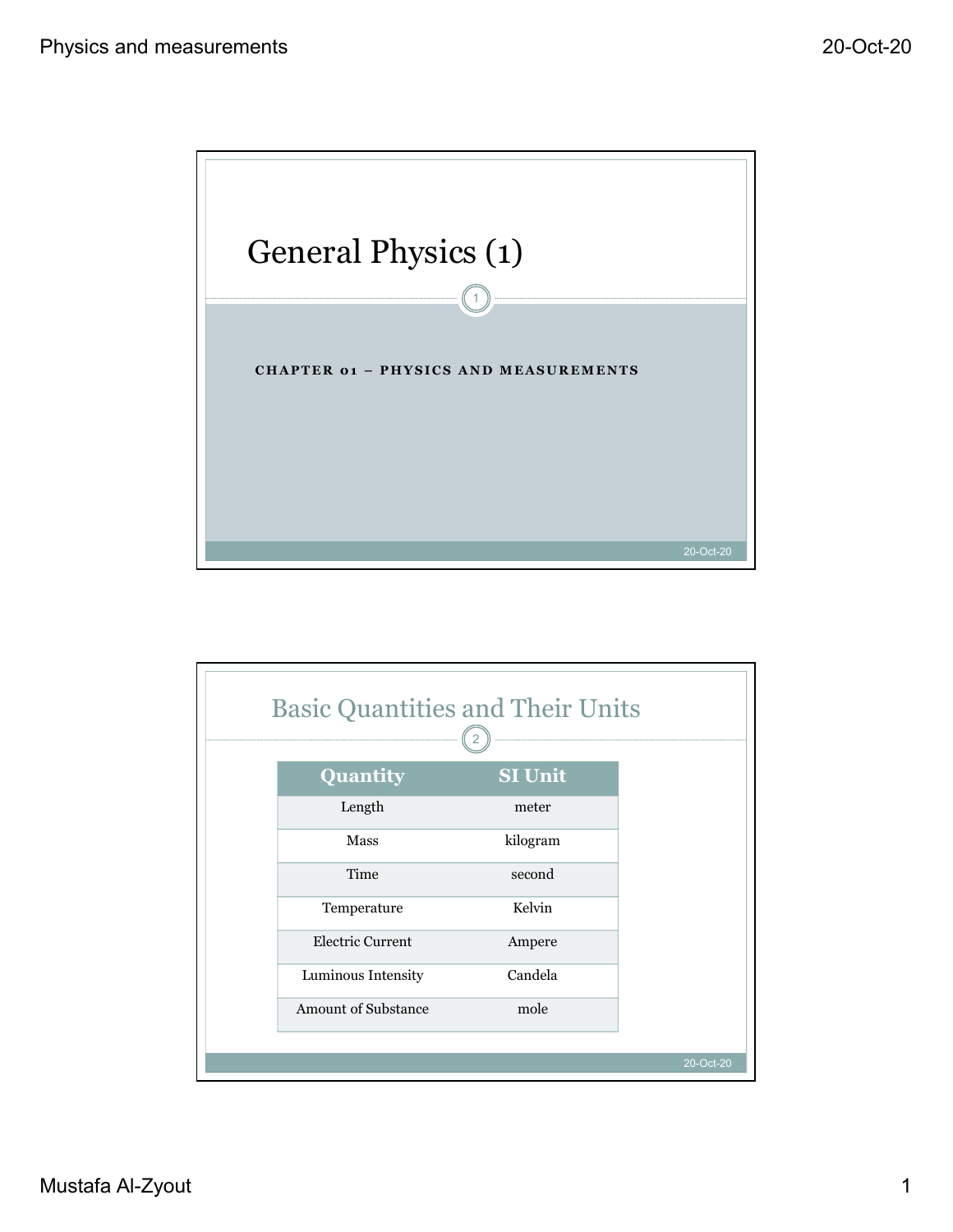

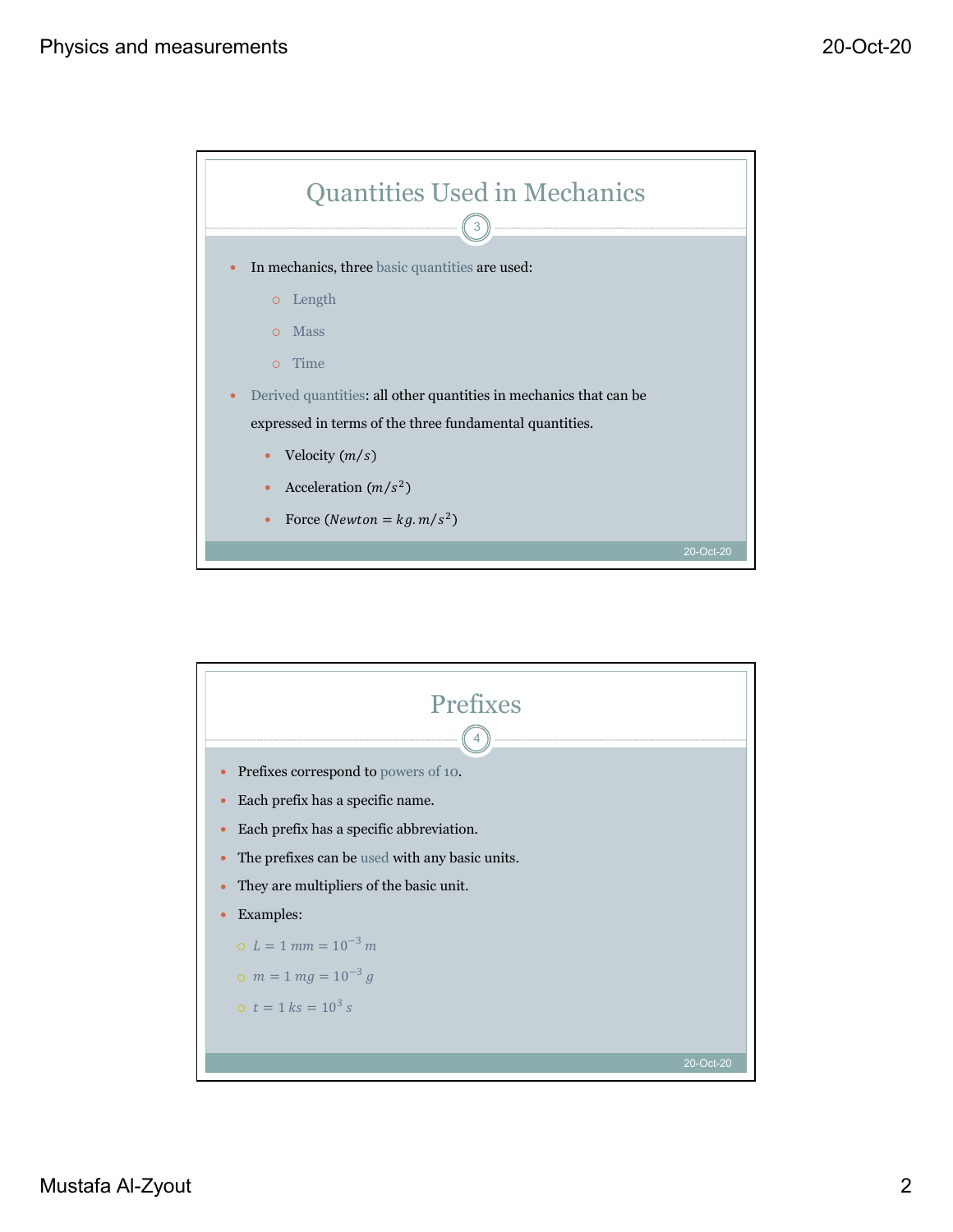| surements  |               |                 |                 |               |                           |
|------------|---------------|-----------------|-----------------|---------------|---------------------------|
|            |               |                 |                 |               |                           |
|            |               |                 |                 |               |                           |
|            |               |                 |                 |               |                           |
|            |               | Prefixes, cont. |                 |               |                           |
|            |               |                 | 5               |               |                           |
| Power      | <b>Prefix</b> | Abbreviation    | Power           | <b>Prefix</b> | Abbreviation              |
| $10^{-24}$ | yocto         | $\mathbf{y}$    | $10^1$          | deka          | da                        |
| $10^{-21}$ | zepto         | ${\bf Z}$       | 10 <sup>2</sup> | hecto         | $\boldsymbol{\mathrm{h}}$ |
| $10^{-18}$ | atto          | $\mathbf{a}$    | 10 <sup>3</sup> | kilo          | $\mathbf k$               |
| $10^{-15}$ | femto         | $\mathbf f$     | $10^6$          | mega          | $\mathbf M$               |
| $10^{-12}$ | pico          | $\, {\bf p}$    | 10 <sup>9</sup> | giga          | ${\bf G}$                 |
|            |               | $\mathbf n$     | $10^{12}$       | tera          | $\mathbf T$               |
| $10^{-9}$  | $\,$ nano     |                 |                 |               |                           |
| $10^{-6}$  | micro         | $\mu$           | $10^{15}$       | peta          | ${\bf P}$                 |
| $10^{-3}$  | milli         | ${\bf m}$       | $10^{18}$       | exa           | ${\bf E}$                 |
| $10^{-2}$  | centi         | $\mathbf c$     | $10^{21}$       | zetta         | ${\bf Z}$                 |